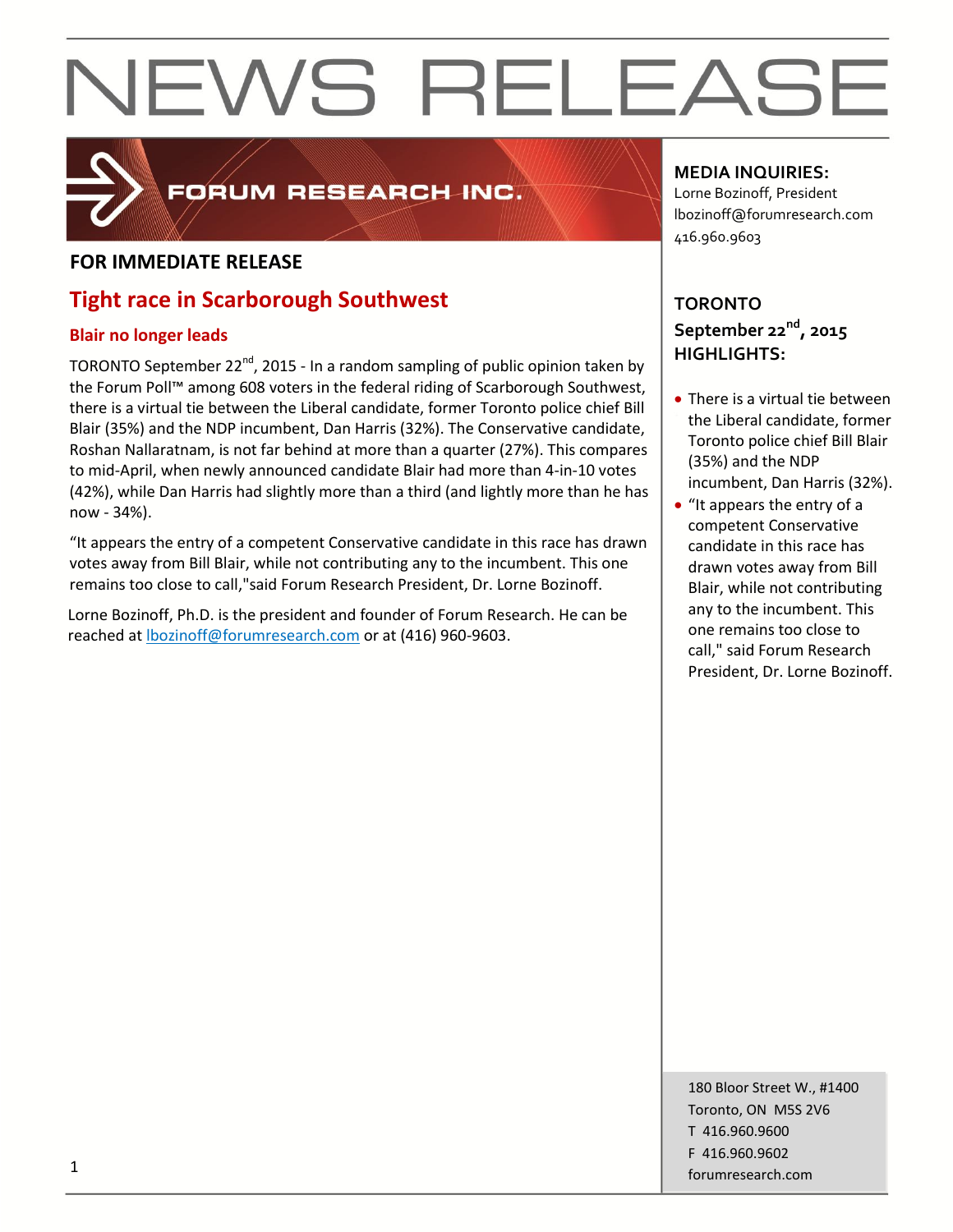

## FORUM RESEARCH INC.

### **Methodology**

The Forum Poll™ was conducted by Forum Research with the results based on an interactive voice response telephone survey of 608 randomly selectedvoters in Toronto, Ontario. The poll was conducted on September 19<sup>th</sup> and 20<sup>th</sup>, 2015**.** 

Results based on the total sample are considered accurate +/- 4%, 19 times out of 20. Subsample results will be less accurate. Margins of error for subsample (such as age, gender) results are available at [www.forumresearch.com/samplestim.asp](http://www.forumresearch.com/samplestim.asp)

Where appropriate, the data has been statistically weighted by age, region, and other variables to ensure that the sample reflects the actual population according to the latest Census data.

This research is not necessarily predictive of future outcomes, but rather, captures opinion at one point in time. Each party's success at the ballot box will depend on their success at getting out the vote. Forum Research conducted this poll as a public service and to demonstrate our survey research capabilities. Forum houses its poll results in the Data Library of the Department of Political Science at the University of Toronto.

With offices across Canada and around the world, 100% Canadian-owned Forum Research is one of the country's leading survey research firms. This Forum Poll™and other polls may be found at Forum's poll archive at [www.forumresearch.com/polls.asp](http://www.forumresearch.com/polls.asp)

**MEDIA INQUIRIES:**

Lorne Bozinoff, President lbozinoff@forumresearch.com 416.960.9603

**TORONTO September 22nd, 2015**

180 Bloor Street W., #1400 Toronto, ON M5S 2V6 T 416.960.9600 F 416.960.9602 example to the contract of the contract of the contract of the contract of the contract of the contract of the contract of the contract of the contract of the contract of the contract of the contract of the contract of the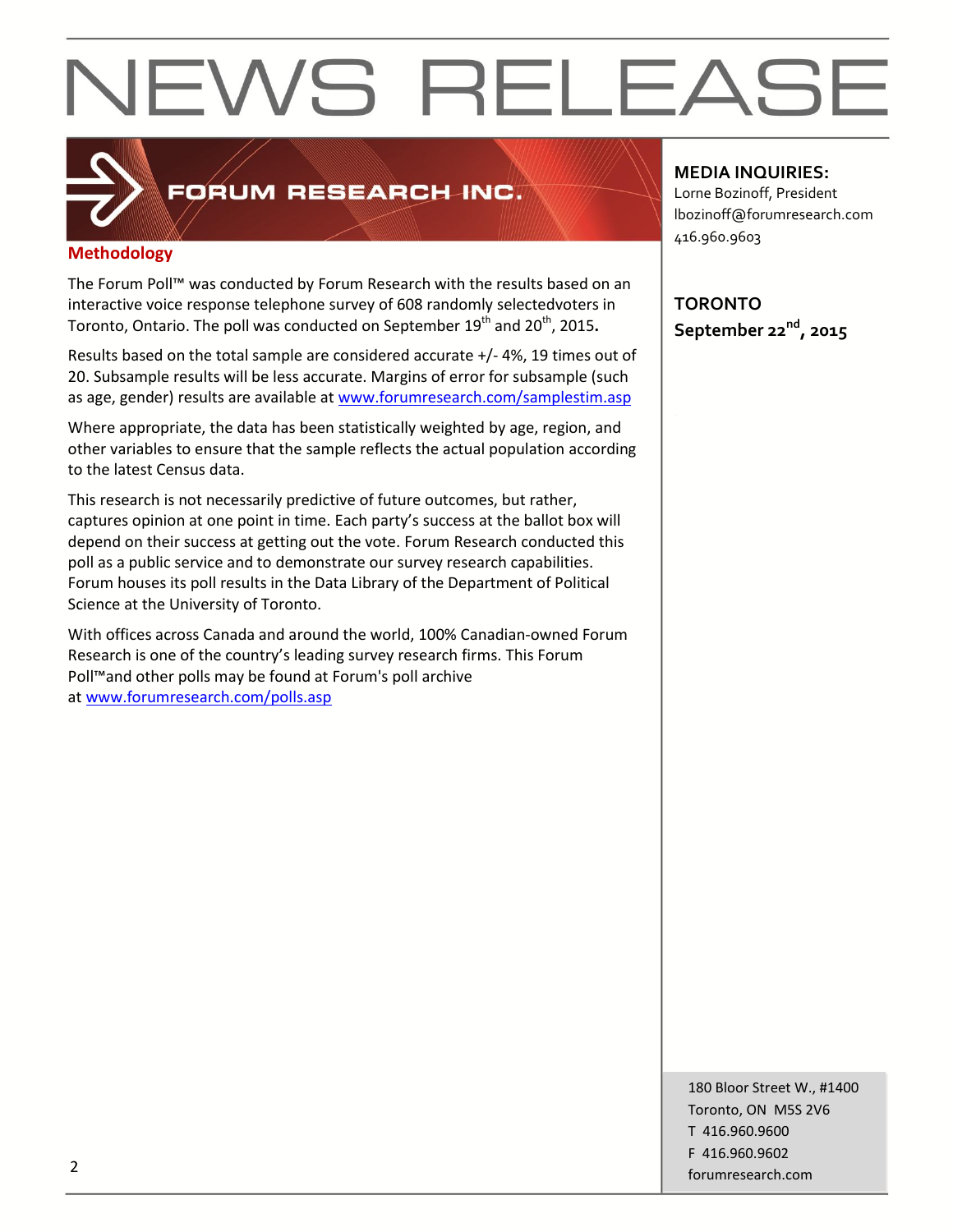### *Federal Vote Preference*

*'A federal election has been called for Monday, October 19. Which party´s candidate are you most likely to vote for in this election in your riding of Scarborough Southwest?'+ 'Even though you may not have made up your mind, which party´s candidate are you leaning towards at this time?'*

FORUM RESEARCH INC.

#### *[Decided/Leaning]*

#### *Age / Gender*

| %                                   | <b>Total</b> | $18-$<br>34 | $35 -$<br>44 | 45-<br>54    | 55-<br>64      | $65+$        | <b>Male</b> | Female         |
|-------------------------------------|--------------|-------------|--------------|--------------|----------------|--------------|-------------|----------------|
| Sample                              | 574          | 24          | 52           | 102          | 142            | 254          | 245         | 329            |
| Roshan Nallaratnam,<br>Conservative | 27           | 29          | 30           | 24           | 24             | 28           | 29          | 26             |
| <b>Bill Blair, Liberal</b>          | 35           | 29          | 31           | 36           | 45             | 35           | 37          | 34             |
| Dan Harris, NDP                     | 32           | 36          | 31           | 36           | 27             | 31           | 29          | 35             |
| <b>Tommy Taylor, Green</b>          | 5            | 5           | 7            | 3            | $\overline{4}$ | 5            | 5           | $\overline{4}$ |
| <b>Another party</b>                | 1            | 1           | 1            | $\mathbf{1}$ | 1              | $\mathbf{1}$ | 1           | $\mathbf{1}$   |

#### *Income*

| %                                          | <b>Total</b> | $<$ \$20 $K$ | \$20-<br><b>\$40K</b> | \$40-<br><b>\$60K</b> | $$60-$<br><b>\$80K</b> | \$80-<br>\$100K | \$100-<br><b>\$250K</b> |
|--------------------------------------------|--------------|--------------|-----------------------|-----------------------|------------------------|-----------------|-------------------------|
| Sample                                     | 574          | 78           | 105                   | 91                    | 58                     | 51              | 83                      |
| Roshan Nallaratnam,<br><b>Conservative</b> | 27           | 22           | 28                    | 26                    | 15                     | 29              | 39                      |
| <b>Bill Blair, Liberal</b>                 | 35           | 37           | 44                    | 38                    | 42                     | 32              | 26                      |
| Dan Harris, NDP                            | 32           | 35           | 22                    | 32                    | 34                     | 36              | 29                      |
| <b>Tommy Taylor, Green</b>                 | 5            | 5            | 6                     | $\overline{4}$        | 7                      | 3               | $\overline{4}$          |
| <b>Another party</b>                       | 1            | $\mathbf{1}$ | $\mathbf{1}$          | $\Omega$              | $\overline{2}$         | $\Omega$        | 1                       |

#### *Past Federal Vote*

| %                                      | <b>Total</b> | <b>Conservative</b> | <b>Liberal</b> | <b>New</b><br><b>Democratic</b> | <b>Green</b>   | <b>Bloc</b><br><b>Quebecois</b> | <b>Other</b><br><b>Parties</b> |
|----------------------------------------|--------------|---------------------|----------------|---------------------------------|----------------|---------------------------------|--------------------------------|
| Sample                                 | 574          | 172                 | 175            | 134                             | 22             | 6                               | 18                             |
| Roshan<br>Nallaratnam,<br>Conservative | 27           | 71                  | 9              | 7                               | $\overline{2}$ | 59                              | 11                             |
| <b>Bill Blair, Liberal</b>             | 35           | 15                  | 69             | 17                              | 23             | 20                              | 23                             |
| Dan Harris, NDP                        | 32           | 13                  | 19             | 72                              | 8              | 21                              | 49                             |
| Tommy Taylor,<br>Green                 | 5            | $\mathbf{1}$        | $\overline{2}$ | $\overline{4}$                  | 66             | $\Omega$                        | 12                             |
| <b>Another party</b>                   | 1            | 1                   | 1              | $\mathbf 0$                     | 1              | $\Omega$                        | 5                              |

180 Bloor Street W., #1400 Toronto, ON M5S 2V6 T 416.960.9600 F 416.960.9602 for the contract of the contract of the contract of the contract of the contract of the contract of the contract of the contract of the contract of the contract of the contract of the contract of the contract of the contra

### **MEDIA INQUIRIES:**

Lorne Bozinoff, President lbozinoff@forumresearch.com 416.960.9603

### **TORONTO September 22nd, 2015**